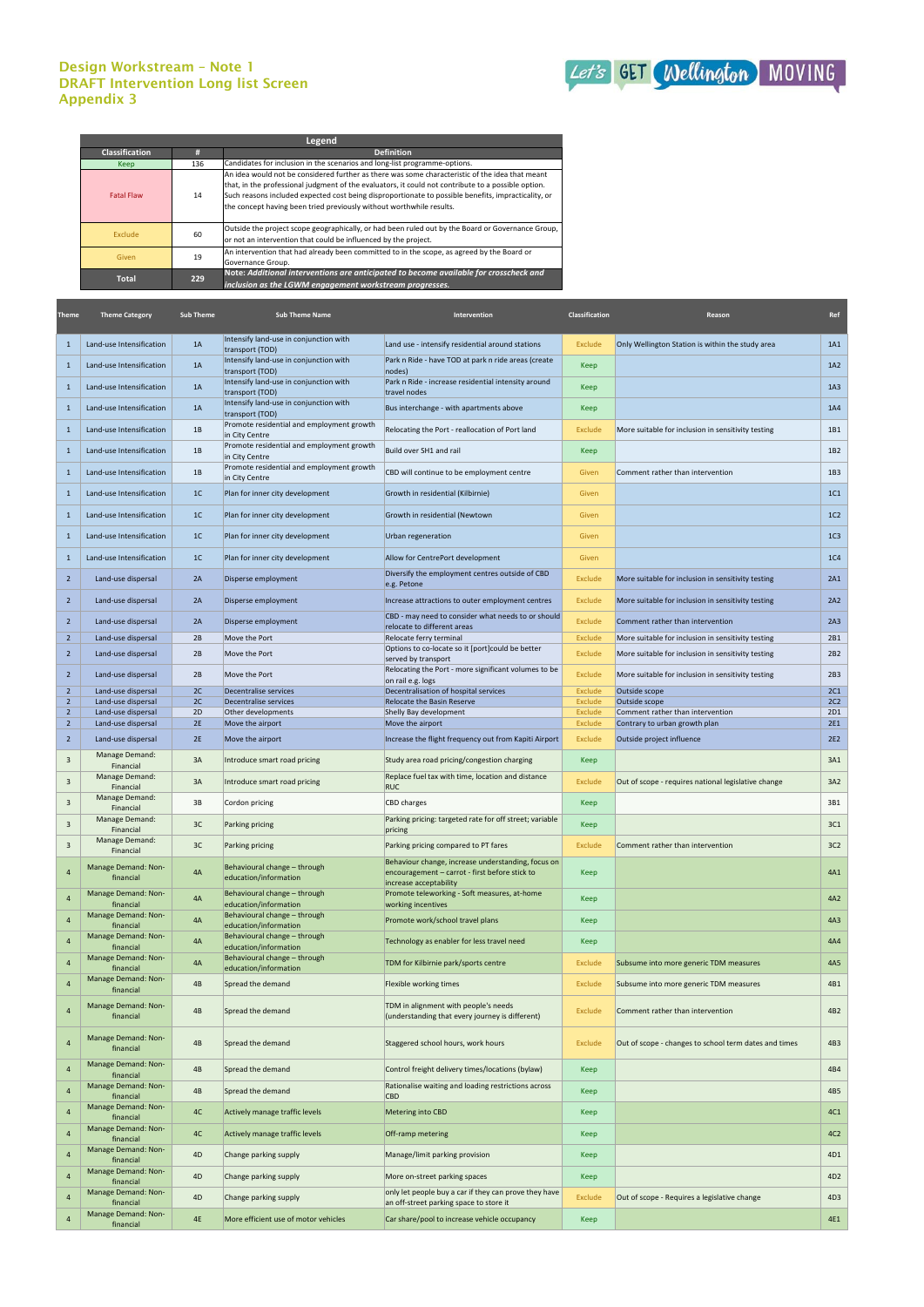| Theme          | <b>Theme Category</b>                                           | <b>Sub Theme</b> | <b>Sub Theme Name</b>                                                                                       | Intervention                                                                                                                                                        | <b>Classification</b> | Reason                                                                        | Ref             |
|----------------|-----------------------------------------------------------------|------------------|-------------------------------------------------------------------------------------------------------------|---------------------------------------------------------------------------------------------------------------------------------------------------------------------|-----------------------|-------------------------------------------------------------------------------|-----------------|
| 4              | Manage Demand: Non-<br>financial                                | <b>4E</b>        | More efficient use of motor vehicles                                                                        | Parking Buildings - better information on space<br>availability                                                                                                     | Keep                  |                                                                               | 4E2             |
| $\overline{4}$ | Manage Demand: Non-                                             | 4E               | More efficient use of motor vehicles                                                                        | T3 lanes                                                                                                                                                            | Keep                  |                                                                               | 4E3             |
| $\overline{4}$ | financial<br>Manage Demand: Non-                                | <b>4E</b>        | More efficient use of motor vehicles                                                                        | SH HoV/freight lanes                                                                                                                                                | Keep                  |                                                                               | <b>4E4</b>      |
| $\overline{4}$ | financial<br>Manage Demand: Non-                                | <b>4E</b>        | More efficient use of motor vehicles                                                                        | Information provision - enhanced - when available                                                                                                                   | Keep                  |                                                                               | <b>4E5</b>      |
|                | financial                                                       |                  |                                                                                                             | to drivers                                                                                                                                                          |                       |                                                                               |                 |
| $\overline{4}$ | Manage Demand: Non-<br>financial<br><b>Enhance Supply: High</b> | 4F               | Provide attractive alternatives - PT and active<br>mode $-$ see themes 6, 8 and 9.                          |                                                                                                                                                                     | Keep                  |                                                                               | 4F1             |
| 5              | investment in road<br>capacity                                  | 5A               | Upgrade existing State Highway - Ngauranga<br>to Airport - to consistent standard                           | Grade separation/tunnel for SH1 tunnel to tunnel,                                                                                                                   | Keep                  |                                                                               | 5A1             |
| 5              | <b>Enhance Supply: High</b><br>investment in road<br>capacity   | 5A               | Upgrade existing State Highway - Ngauranga<br>to Airport - to consistent standard                           | Duplicate Mt Victoria Tunnel                                                                                                                                        | Keep                  |                                                                               | 5A2             |
| 5              | <b>Enhance Supply: High</b><br>investment in road<br>capacity   | 5A               | Upgrade existing State Highway - Ngauranga<br>to Airport - to consistent standard                           | <b>Duplicate Terrace Tunnel</b>                                                                                                                                     | Keep                  |                                                                               | 5A3             |
| 5 <sub>1</sub> | <b>Enhance Supply: High</b><br>investment in road<br>capacity   | 5A               | Upgrade existing State Highway - Ngauranga<br>to Airport - to consistent standard                           | Grade separation at the Basin                                                                                                                                       | Keep                  |                                                                               | 5A4             |
| 5              | <b>Enhance Supply: High</b><br>investment in road<br>capacity   | 5A               | Upgrade existing State Highway - Ngauranga<br>to Airport - to consistent standard                           | 4th southbound lane to Aotea Quay                                                                                                                                   | Keep                  |                                                                               | 5A5             |
| 5              | <b>Enhance Supply: High</b><br>investment in road               | 5A               | Upgrade existing State Highway - Ngauranga<br>to Airport - to consistent standard                           | Review motorway on- and off-ramps                                                                                                                                   | Keep                  |                                                                               | <b>5A6</b>      |
| 5              | capacity<br><b>Enhance Supply: High</b><br>investment in road   | 5A               | Upgrade existing State Highway - Ngauranga<br>to Airport - to consistent standard                           | Widen Ruahine/Wellington streets                                                                                                                                    | Keep                  |                                                                               | <b>5A7</b>      |
| 5              | capacity<br><b>Enhance Supply: High</b><br>investment in road   | 5B               | New route for SH1                                                                                           | Tunnel Ngauranga - airport                                                                                                                                          | <b>Fatal Flaw</b>     | Insufficient demand to justify very high costs                                | <b>5B1</b>      |
| 5              | capacity<br><b>Enhance Supply: High</b><br>investment in road   | 5B               | New route for SH1                                                                                           | Tunnel Ngauranga - Wellington Road                                                                                                                                  | <b>Fatal Flaw</b>     | Insufficient demand to justify very high costs                                | 5B <sub>2</sub> |
| 5              | capacity<br><b>Enhance Supply: High</b><br>investment in road   | 5B               | New route for SH1                                                                                           | Tunnel Miramar - Chaffers                                                                                                                                           | <b>Fatal Flaw</b>     | Insufficient demand to justify very high costs                                | 5B3             |
| 5              | capacity<br><b>Enhance Supply: High</b><br>investment in road   | 5B               | New route for SH1                                                                                           | a road that flows directly to Hataitai to take traffic<br>off Vivian St                                                                                             | <b>Fatal Flaw</b>     | Tunnel cost prohibitive – at grade would have adverse<br>impacts on town belt | 5B4             |
| 5              | capacity<br><b>Enhance Supply: High</b><br>investment in road   | 5C               | Major upgrade of waterfront route                                                                           | Cut and cover the quays                                                                                                                                             | Keep                  |                                                                               | 5C1             |
| 5              | capacity<br><b>Enhance Supply: High</b><br>investment in road   | 5C               | Major upgrade of waterfront route                                                                           | Bridge across harbour entrance (Eastbourne to                                                                                                                       | <b>Fatal Flaw</b>     | Benefit not expected to justify extreme cost and                              | <b>5C2</b>      |
| 5              | capacity<br><b>Enhance Supply: High</b><br>investment in road   | 5C               | Major upgrade of waterfront route                                                                           | Seatoun)<br>Bridge across harbour entrance (Port to Te Papa)                                                                                                        | <b>Fatal Flaw</b>     | environmental impact<br>Benefit not expected to justify extreme cost and      | 5C <sub>3</sub> |
| 5              | capacity<br><b>Enhance Supply: High</b><br>investment in road   | <b>5D</b>        | Ancillary road upgrades (could be included                                                                  | <b>Widening Adelaide Road</b>                                                                                                                                       | Keep                  | environmental impact                                                          | 5D1             |
| 5              | capacity<br><b>Enhance Supply: High</b><br>investment in road   | <b>5D</b>        | with above $1A - 1C$<br>Ancillary road upgrades (could be included                                          | <b>Reroute Hutt Road</b>                                                                                                                                            | <b>Fatal Flaw</b>     | No obvious benefit to rerouting, also contrary to critical                    | 5D <sub>2</sub> |
| 5              | capacity<br><b>Enhance Supply: High</b>                         |                  | with above $1A - 1C$<br>Ancillary road upgrades (could be included                                          |                                                                                                                                                                     |                       | corridor resilience                                                           |                 |
|                | investment in road<br>capacity<br><b>Enhance Supply: High</b>   | <b>5D</b>        | with above $1A - 1C$                                                                                        | Grade separate key intersections<br>Dual layer city with ped/cyclists on top and cars Dual layer city with ped/cyclists on top and cars                             | Keep                  | Extreme cost, environmental and amenity impacts, lack of                      | 5D3             |
| 5              | investment in road<br>capacity<br><b>Enhance Supply: High</b>   | <b>5E</b>        | underneath                                                                                                  | underneath                                                                                                                                                          | <b>Fatal Flaw</b>     | track record                                                                  | <b>5E1</b>      |
| 5              | investment in road<br>capacity                                  | <b>5E</b>        | Dual layer city with ped/cyclists on top and cars sections of dual layer to separate conflict<br>underneath |                                                                                                                                                                     | Keep                  |                                                                               | <b>5E2</b>      |
| 6              | Enhance supply: High<br>investment in public<br>transport       | 6A               | Heavy rail upgrades north of Wellington station Rail - increase capacity on rail network                    |                                                                                                                                                                     | Given                 |                                                                               | 6A1             |
| 6              | Enhance supply: High<br>investment in public<br>transport       | 6A               | Heavy rail upgrades north of Wellington station Rail - RS1 (i.e. GWRC rail plan)                            |                                                                                                                                                                     | Given                 |                                                                               | 6A2             |
| 6              | Enhance supply: High<br>investment in public<br>transport       | 6A               | Heavy rail upgrades north of Wellington station Rail extensions to northern growth areas                    |                                                                                                                                                                     | Keep                  | Outside study area but potentially benefits could accrue in<br>the study area | 6A3             |
| 6              | Enhance supply: High<br>investment in public<br>transport       | 6A               | Heavy rail upgrades north of Wellington station Extend more lines to Porirua                                |                                                                                                                                                                     | Keep                  |                                                                               | 6A4             |
| 6              | Enhance supply: High<br>investment in public<br>transport       | 6A               | Heavy rail upgrades north of Wellington station                                                             | Have a train service along the new Petone to<br>Grenada route                                                                                                       | Exclude               | Outside scope                                                                 | 6A5             |
| 6              | Enhance supply: High<br>investment in public<br>transport       | 6B               | Heavy rail south of Wellington station/                                                                     | Rail extensions to Courtenay place                                                                                                                                  | <b>Fatal Flaw</b>     | Too expensive for the likely benefits according to previous<br>studies        | 6B1             |
| 6              | Enhance supply: High<br>investment in public<br>transport       | 6C               | Light rail through Wellington CBD                                                                           | LRT to eastern suburbs/airport/hospital                                                                                                                             | Keep                  | Long term only                                                                | 6C1             |
| 6              | Enhance supply: High<br>investment in public<br>transport       | 6C               | Light rail through Wellington CBD                                                                           | other routes include along the quays, Taranaki<br>street with tunnel at zoo or to other destinations<br>north of rail station and other eastern/southern<br>suburbs | Keep                  | Long term only                                                                | <b>6C2</b>      |
| 6              | Enhance supply: High<br>investment in public<br>transport       | 6D               | Light rail north of Wellington station                                                                      | Johnsonville LRT/tram line                                                                                                                                          | Keep                  | Long term only                                                                | 6D1             |
| 6              | Enhance supply: High<br>investment in public<br>transport       | 6E               | <b>BRT through Wellington CBD</b>                                                                           | BRT- step change provision                                                                                                                                          | Given                 | For short to medium term                                                      | 6E1             |
| 6              | Enhance supply: High<br>investment in public<br>transport       | <b>6E</b>        | <b>BRT through Wellington CBD</b>                                                                           | <b>BRT with Constable Street Tunnel</b>                                                                                                                             | Keep                  | For short to medium term                                                      | <b>6E2</b>      |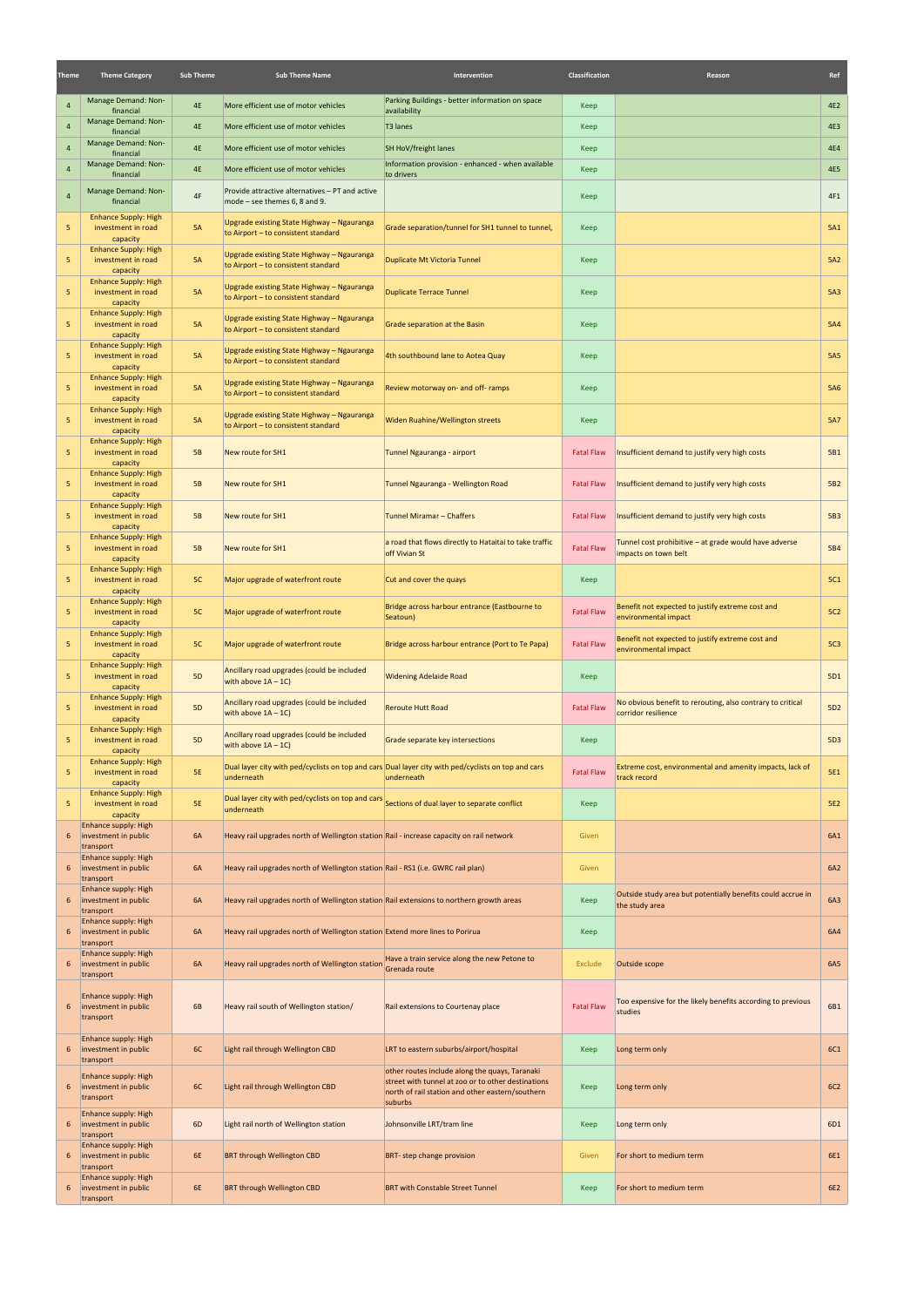| Theme           | <b>Theme Category</b>                                     | <b>Sub Theme</b> | <b>Sub Theme Name</b>                                                               | Intervention                                                                                                                          | Classification    | Reason                                                 | Ref             |
|-----------------|-----------------------------------------------------------|------------------|-------------------------------------------------------------------------------------|---------------------------------------------------------------------------------------------------------------------------------------|-------------------|--------------------------------------------------------|-----------------|
| 6               | Enhance supply: High<br>investment in public<br>transport | 6F               | <b>BRT north of Wellington station</b>                                              | Convert Johnsonville Line to BRT                                                                                                      | <b>Fatal Flaw</b> | Previously studied and found uneconomic                | 6F1             |
| 6               | Enhance supply: High<br>investment in public<br>transport | 6G               | LRT route protection                                                                | <b>LRT</b> route protection                                                                                                           | Exclude           | Subsume into 6C                                        | 6G1             |
| 6               | Enhance supply: High<br>investment in public<br>transport | 6H               | Complementary measures to above                                                     | Park and ride, intensification at PT nodes                                                                                            | Keep              |                                                        | 6H1             |
| 6               | Enhance supply: High<br>investment in public<br>transport | 61               | Build a bus only lane or monorail down the<br>centre of the motorway                | Build a bus only lane or monorail down the centre of<br>the motorway                                                                  | Keep              |                                                        | 611             |
| $\overline{7}$  | Incremental<br>improvements - road<br>network             | <b>7A</b>        | Infrastructural changes                                                             | SH - grade separation between SH east-west from<br>city north-south routes at some intersections                                      | Keep              |                                                        | 7A1             |
| $7\overline{ }$ | Incremental<br>improvements - road<br>network             | <b>7A</b>        | Infrastructural changes                                                             | Improve Basin gyratory                                                                                                                | Keep              |                                                        | <b>7A2</b>      |
| $\overline{7}$  | Incremental<br>improvements - road<br>network             | <b>7A</b>        | Infrastructural changes                                                             | Localised improvement to SH1 corridor                                                                                                 | Keep              |                                                        | <b>7A3</b>      |
| $7\overline{ }$ | Incremental<br>improvements - road<br>network             | <b>7A</b>        | Infrastructural changes                                                             | Limited road widening in Berhampore                                                                                                   | Exclude           | Outside study area                                     | <b>7A4</b>      |
| $\overline{7}$  | Incremental<br>improvements - road<br>network             | <b>7A</b>        | Infrastructural changes                                                             | Repurpose current bus tunnel                                                                                                          | Keep              |                                                        | <b>7A5</b>      |
| $7\overline{ }$ | Incremental<br>improvements - road<br>network             | 7A               | Infrastructural changes                                                             | Repurpose current bus tunnel:<br>Extend SH1 one way system                                                                            | Exclude           | Contrary to 2018 Bus network                           | <b>7A6</b>      |
| $7\overline{ }$ | Incremental<br>improvements - road<br>network             | <b>7A</b>        | Infrastructural changes                                                             | Infrastructure not adequate (Hataitai)                                                                                                | Exclude           | Comment rather than intervention                       | <b>7A7</b>      |
| $7\overline{ }$ | Incremental<br>improvements - road<br>network             | <b>7A</b>        | Infrastructural changes                                                             | Capacity improvements (lead up to Mt Vic Tunnel)                                                                                      | Keep              |                                                        | <b>7A8</b>      |
| $\overline{7}$  | Incremental<br>improvements - road<br>network             | <b>7A</b>        | Infrastructural changes                                                             | Access to Aotea Quay improved                                                                                                         | Keep              |                                                        | <b>7A9</b>      |
| $7\overline{ }$ | Incremental<br>improvements - road<br>network             | 7A               | Infrastructural changes                                                             | Increase capacity of streets linking to SH1                                                                                           | Keep              |                                                        | 7A10            |
| $\overline{7}$  | Incremental<br>improvements - road<br>network             | <b>7A</b>        | Infrastructural changes                                                             | Improve port access - to ferries                                                                                                      | Keep              |                                                        | 7A11            |
| $7\overline{ }$ | Incremental<br>improvements - road<br>network             | <b>7A</b>        | Infrastructural changes                                                             | Deal with conflict between CBD traffic, Mt Vic                                                                                        | Keep              |                                                        | 7A12            |
| $7\overline{ }$ | Incremental<br>improvements - road<br>network             | <b>7A</b>        | Infrastructural changes                                                             | Rationalise off-ramps                                                                                                                 | <b>Keep</b>       |                                                        | 7A13            |
| $\overline{7}$  | Incremental<br>improvements - road<br>network             | <b>7A</b>        | Infrastructural changes                                                             | Re-widen Lambton Quay                                                                                                                 | Keep              |                                                        | 7A14            |
| $7\overline{ }$ | Incremental<br>improvements - road<br>network             | 7B               | Use operational efficiencies to increase<br>effective capacity of the road network. | Remove parking on SH, all arterial roads and PT<br>spine. (Provide off-street parking to compensate for<br>loss of on-street parking) | Keep              |                                                        | 7B1             |
| $7\overline{ }$ | Incremental<br>improvements - road<br>network             | 7B               | Use operational efficiencies to increase<br>effective capacity of the road network. | Invest in ITS systems to cope with congestion and<br>delay and improve utilisation of existing road<br>network                        | Keep              |                                                        | 7B <sub>2</sub> |
| $7\overline{ }$ | Incremental<br>improvements - road<br>network             | <b>7B</b>        | Use operational efficiencies to increase<br>effective capacity of the road network. | Radial Smart Corridor - ITS operated corridors to<br>prioritise and "push" traffic by time of day to<br>optimise local road network   | <b>Keep</b>       |                                                        | 7B3             |
| $7\overline{ }$ | Incremental<br>improvements - road<br>network             | 7B               | Use operational efficiencies to increase<br>effective capacity of the road network. | Tidal flow on SH1                                                                                                                     | Keep              |                                                        | 7B4             |
| $7\overline{ }$ | Incremental<br>improvements - road<br>network             | <b>7B</b>        | Use operational efficiencies to increase<br>effective capacity of the road network. | Allocation of lane usage to hospital/airport by time<br>of day - technology corridors                                                 | Keep              |                                                        | 7B <sub>5</sub> |
| $7\overline{ }$ | Incremental<br>improvements - road<br>network             | 7B               | Use operational efficiencies to increase<br>effective capacity of the road network. | ITS traffic signals                                                                                                                   | Given             |                                                        | <b>7B6</b>      |
| $7\overline{ }$ | Incremental<br>improvements - road<br>network             | 7B               | Use operational efficiencies to increase<br>effective capacity of the road network. | No parking in clearways at peaks                                                                                                      | Given             |                                                        | 7B7             |
| $7\overline{ }$ | Incremental<br>improvements - road<br>network             | 7B               | Use operational efficiencies to increase<br>effective capacity of the road network. | More clearways                                                                                                                        | Keep              |                                                        | <b>7B8</b>      |
| $7\overline{ }$ | Incremental<br>improvements - road<br>network             | 7B               | Use operational efficiencies to increase<br>effective capacity of the road network. | Optimise on-street parking                                                                                                            | Keep              |                                                        | 7B9             |
| $7\overline{ }$ | Incremental<br>improvements - road<br>network             | 7B               | Use operational efficiencies to increase<br>effective capacity of the road network. | Tidal flow on the quays                                                                                                               | Keep              |                                                        | 7B10            |
| $\overline{7}$  | Incremental<br>improvements - road<br>network             | 7B               | Use operational efficiencies to increase<br>effective capacity of the road network. | Tidal flow on Hutt Road                                                                                                               | Keep              |                                                        | 7B11            |
| $\overline{7}$  | Incremental<br>improvements - road<br>network             | <b>7B</b>        | Use operational efficiencies to increase<br>effective capacity of the road network. | Limit turning movements from SH1 tunnel to tunnel                                                                                     | Keep              |                                                        | 7B12            |
| $7\overline{ }$ | Incremental<br>improvements - road<br>network             | 7B               | Use operational efficiencies to increase<br>effective capacity of the road network. | Work with CentrePort/KiwiRail on shunting times                                                                                       | Given             |                                                        | 7B13            |
| $\overline{7}$  | Incremental<br>improvements - road<br>network             | 7B               | Use operational efficiencies to increase<br>effective capacity of the road network. | Consideration of Aotea Quay to supplement SH1<br>capacity                                                                             | Keep              | Already functions as a significant supplementary route | 7B14            |
| $7\overline{ }$ | Incremental<br>improvements - road<br>network             | 7C               | Use interventions to limit traffic use on<br>targeted parts of the road network.    | Re-allocate traffic to SH1                                                                                                            | Keep              |                                                        | 7C <sub>1</sub> |
| $7\overline{ }$ | Incremental<br>improvements - road<br>network             | 7C               | Use interventions to limit traffic use on<br>targeted parts of the road network.    | Road space reallocation                                                                                                               | <b>Keep</b>       |                                                        | 7C <sub>2</sub> |
| $7\overline{ }$ | Incremental<br>improvements - road<br>network             | 7C               | Use interventions to limit traffic use on<br>targeted parts of the road network.    | Re-prioritise modes                                                                                                                   | Keep              |                                                        | 7C <sub>3</sub> |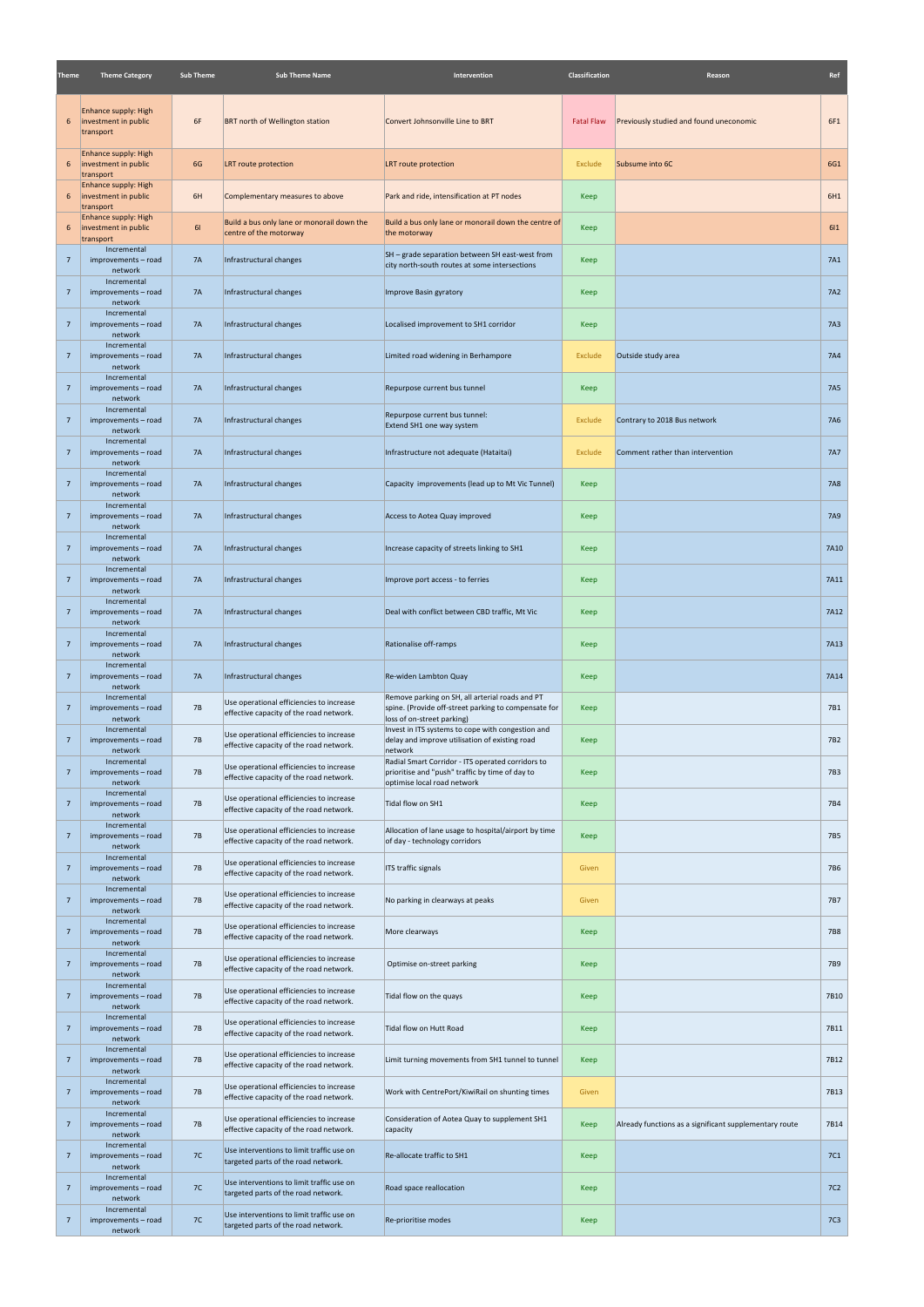| <b>Theme</b>    | <b>Theme Category</b>                                     | <b>Sub Theme</b> | <b>Sub Theme Name</b>                                                                                             | Intervention                                                                                                                                        | Classification    | Reason                                                   | Ref             |
|-----------------|-----------------------------------------------------------|------------------|-------------------------------------------------------------------------------------------------------------------|-----------------------------------------------------------------------------------------------------------------------------------------------------|-------------------|----------------------------------------------------------|-----------------|
| $\overline{7}$  | Incremental<br>improvements - road<br>network             | 7C               | Use interventions to limit traffic use on<br>targeted parts of the road network.                                  | Address capacity of streets linking to SH1                                                                                                          | Keep              |                                                          | <b>7C4</b>      |
| $\overline{7}$  | Incremental<br>improvements - road<br>network             | 7C               | Use interventions to limit traffic use on<br>targeted parts of the road network.                                  | Review on- and off- ramp from SH1                                                                                                                   | <b>Keep</b>       |                                                          | <b>7C5</b>      |
| $\overline{7}$  | Incremental<br>improvements - road<br>network             | 7C               | Use interventions to limit traffic use on<br>targeted parts of the road network.                                  | Limit traffic capacity improvements to SH1 only                                                                                                     | Keep              |                                                          | <b>7C6</b>      |
| $\overline{7}$  | Incremental<br>improvements - road<br>network             | 7C               | Use interventions to limit traffic use on<br>targeted parts of the road network.                                  | De-tune quays, reduce turning movements                                                                                                             | Keep              |                                                          | <b>7C7</b>      |
| $7\overline{ }$ | Incremental<br>improvements - road<br>network             | 7C               | Use interventions to limit traffic use on<br>targeted parts of the road network.                                  | Remove one-way systems (local)                                                                                                                      | Keep              |                                                          | <b>7C8</b>      |
| $\overline{7}$  | Incremental<br>improvements - road<br>network             | 7C               | Use interventions to limit traffic use on<br>targeted parts of the road network.                                  | Remove one-way systems (SH)                                                                                                                         | Keep              |                                                          | <b>7C9</b>      |
| $7\overline{ }$ | Incremental<br>improvements - road<br>network             | 7C               | Use interventions to limit traffic use on<br>targeted parts of the road network.                                  | Lower CBD speed limit                                                                                                                               | Keep              |                                                          | 7C10            |
| $7\overline{ }$ | Incremental<br>improvements - road<br>network             | 7C               | Use interventions to limit traffic use on<br>targeted parts of the road network.                                  | Detune quays strengthening active mode<br>connectivity across quays                                                                                 | Keep              |                                                          | 7C11            |
| $7\overline{ }$ | Incremental<br>improvements - road<br>network             | 7C               | Use interventions to limit traffic use on<br>targeted parts of the road network.                                  | Lower speed limit Evans Bay Parade                                                                                                                  | Keep              |                                                          | 7C12            |
| $7\overline{ }$ | Incremental<br>improvements - road<br>network             | 7C               | Use interventions to limit traffic use on<br>targeted parts of the road network.                                  | Repurpose existing Mt Vic tunnel                                                                                                                    | Exclude           | Contrary to ONRC                                         | 7C13            |
| $\overline{7}$  | Incremental<br>improvements - road<br>network             | 7C               | Use interventions to limit traffic use on<br>targeted parts of the road network.                                  | Re-allocation of road space on SH1                                                                                                                  | Keep              |                                                          | 7C14            |
| $\overline{7}$  | Incremental<br>improvements - road<br>network             | 7C               | Use interventions to limit traffic use on<br>targeted parts of the road network.                                  | Re-allocation of road space on city roads                                                                                                           | Keep              |                                                          | 7C15            |
| $\overline{7}$  | Incremental<br>improvements - road<br>network             | 7C               | Use interventions to limit traffic use on<br>targeted parts of the road network.                                  | Reclaim Vivian as city street                                                                                                                       | Keep              |                                                          | 7C16            |
| $\overline{7}$  | Incremental<br>improvements - road<br>network             | 7C               | Use interventions to limit traffic use on<br>targeted parts of the road network.                                  | Divert traffic from core CBD                                                                                                                        | Keep              |                                                          | 7C17            |
| -7              | Incremental<br>improvements - road<br>network             | 7C               | Use interventions to limit traffic use on<br>targeted parts of the road network.                                  | Specific focus on reducing vehicle trips into CBD<br>including Lambton Quay                                                                         | Keep              |                                                          | <b>7C18</b>     |
| $\overline{7}$  | Incremental<br>improvements - road<br>network             | 7D               | Manage the network as a whole, in accordance<br>with the NoF/hierarchy                                            | Manage the network as one system                                                                                                                    | Given             |                                                          | 7D1             |
| $7\overline{ }$ | Incremental<br>improvements - road<br>network             | 7D               | Manage the network as a whole, in accordance<br>with the NoF/hierarchy                                            | SH - give effect to Network Improvement Plans and<br>Network Operating Plan - this will allow local roads<br>to act as feeders                      | Given             |                                                          | 7D <sub>2</sub> |
| $\overline{7}$  | Incremental<br>improvements - road<br>network             | 7D               | Manage the network as a whole, in accordance<br>with the NoF/hierarchy                                            | Apply road user hierarchy                                                                                                                           | Given             |                                                          | 7D3             |
| $\overline{7}$  | Incremental<br>improvements - road<br>network             | 7D               | Manage the network as a whole, in accordance<br>with the NoF/hierarchy                                            | Role of State Highway - purpose for through trips                                                                                                   | Keep              |                                                          | 7D4             |
| $7\overline{ }$ | Incremental<br>improvements - road<br>network             | 7 <sub>D</sub>   | with the NoF/hierarchy                                                                                            | Manage the network as a whole, in accordance Enhance role of State Highway - currently people<br>exiting at Aotea                                   | Keep              |                                                          | 7D <sub>5</sub> |
| $7\overline{ }$ | Incremental<br>improvements - road<br>network             | 7 <sub>D</sub>   | Manage the network as a whole, in accordance Role of State Highway – Maintain role as a<br>with the NoF/hierarchy | distributor                                                                                                                                         | Keep              |                                                          | 7D <sub>6</sub> |
| $7\overline{ }$ | Incremental<br>improvements - road<br>network             | 7D               | with the NoF/hierarchy                                                                                            | Manage the network as a whole, in accordance CBD - people will access CBD before getting to the<br>Terrace Tunnel (restrict access between tunnels) | Keep              |                                                          | 7D7             |
| $\overline{7}$  | Incremental<br>improvements - road<br>network             | 7D               | Manage the network as a whole, in accordance<br>with the NoF/hierarchy                                            | Function of Aotea Quay - options of getting into City                                                                                               | Keep              |                                                          | <b>7D8</b>      |
| $\overline{7}$  | Incremental<br>improvements - road<br>network             | 7D               | Manage the network as a whole, in accordance Is the function of Aotea Quay to provide<br>with the NoF/hierarchy   | connections within the City?                                                                                                                        | Keep              |                                                          | 7D9             |
| $\overline{7}$  | Incremental<br>improvements - road<br>network             | 7D               | with the NoF/hierarchy                                                                                            | Manage the network as a whole, in accordance   Improve/rationalise off ramps and accesses into the<br>city                                          | <b>Keep</b>       |                                                          | 7D10            |
| $\overline{7}$  | Incremental<br>improvements - road<br>network             | 7D               | Manage the network as a whole, in accordance<br>with the NoF/hierarchy                                            | Manage conflicting modes (Kilbirnie)                                                                                                                | Keep              |                                                          | 7D11            |
| $\overline{7}$  | Incremental<br>improvements - road<br>network             | 7D               | with the NoF/hierarchy                                                                                            | Manage the network as a whole, in accordance Enhance the role of State Highway - vehicles coming<br>out of Terrace Tunnel going south               | Keep              |                                                          | 7D12            |
| 8               | Incremental<br>improvements - Public<br>Transport network | <b>8A</b>        | Make more use of ferries                                                                                          | Airport to CBD ferry                                                                                                                                | Keep              | PT to look at multiple mode options                      | <b>8A1</b>      |
| 8               | Incremental<br>improvements - Public<br>Transport network | <b>8A</b>        | Make more use of ferries                                                                                          | Ferry opportunities - Shelly Bay; Miramar Wharf                                                                                                     | Keep              | PT to look at multiple mode options                      | <b>8A2</b>      |
| 8               | Incremental<br>improvements - Public<br>Transport network | <b>8A</b>        | Make more use of ferries                                                                                          | Ferries - more wharfs, services, and better quality                                                                                                 | Keep              | PT to look at multiple mode options                      | 8A3             |
| 8               | Incremental<br>improvements - Public<br>Transport network | <b>8A</b>        | Make more use of ferries                                                                                          | Ferry to Petone                                                                                                                                     | <b>Fatal Flaw</b> | Trialled, more desirable options cannot be competed with | <b>8A4</b>      |
| 8               | Incremental<br>improvements - Public<br>Transport network | <b>8B</b>        | Make more use of park and ride                                                                                    | Park and ride at CBD edge                                                                                                                           | <b>Keep</b>       |                                                          | 8B1             |
| 8               | Incremental<br>improvements - Public<br>Transport network | <b>8B</b>        | Make more use of park and ride                                                                                    | Park n Ride - Increase Supply                                                                                                                       | Keep              |                                                          | <b>8B</b>       |
| 8               | Incremental<br>improvements - Public<br>Transport network | <b>8B</b>        | Make more use of park and ride                                                                                    | Park n Ride - rail and bus                                                                                                                          | Keep              |                                                          | <b>8B</b>       |
| 8               | Incremental<br>improvements - Public<br>Transport network | <b>8B</b>        | Make more use of park and ride                                                                                    | Park n Ride - better information to let people know                                                                                                 | <b>Keep</b>       |                                                          | 8B              |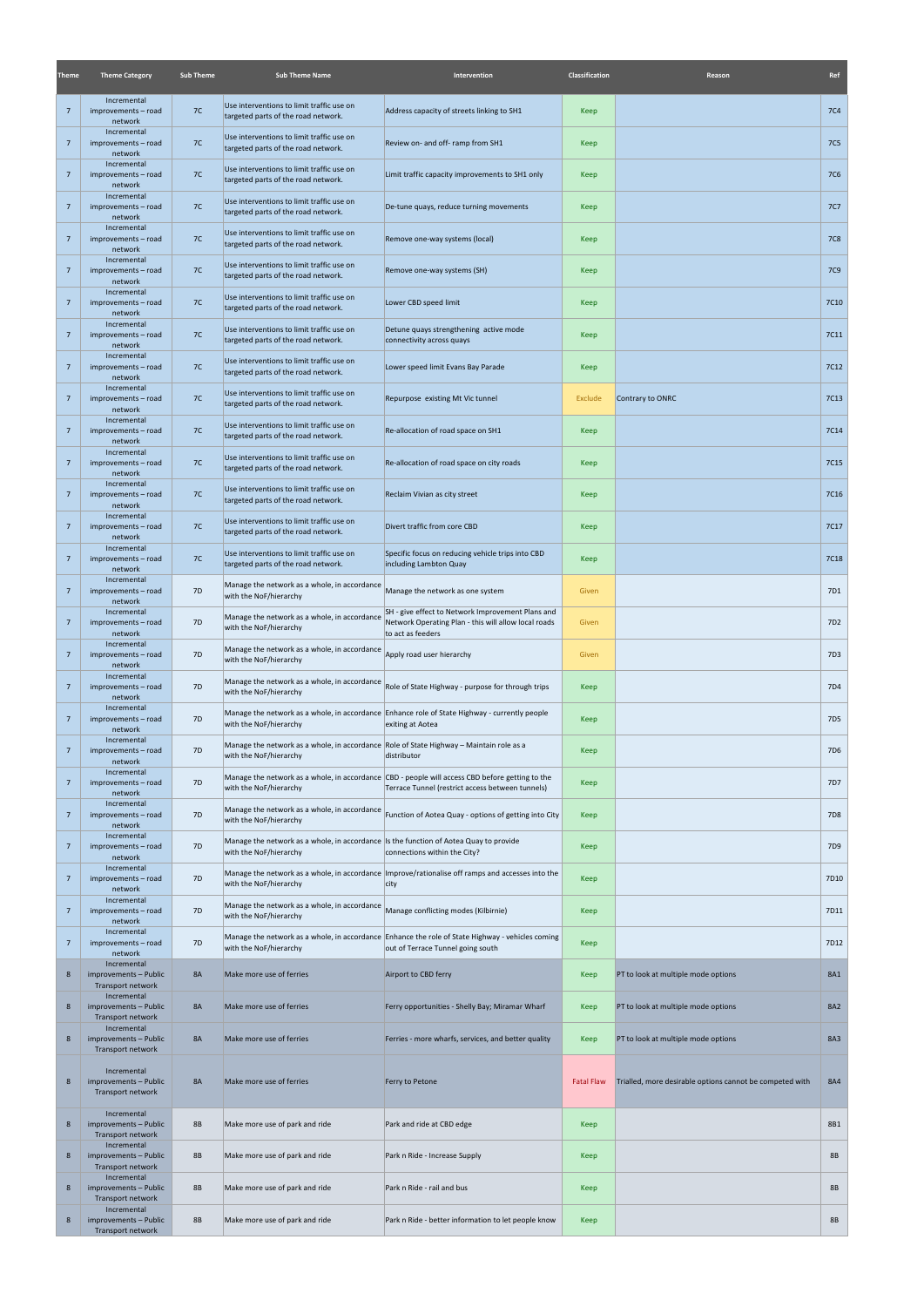| Theme          | <b>Theme Category</b>                                     | <b>Sub Theme</b> | <b>Sub Theme Name</b>                       | Intervention                                                                                                                       | Classification    | Reason                                       | Ref             |
|----------------|-----------------------------------------------------------|------------------|---------------------------------------------|------------------------------------------------------------------------------------------------------------------------------------|-------------------|----------------------------------------------|-----------------|
| $8\phantom{1}$ | Incremental<br>improvements - Public<br>Transport network | <b>8B</b>        | Make more use of park and ride              | Park and Ride at Ngauranga                                                                                                         | Keep              |                                              | <b>8B</b>       |
| 8              | Incremental<br>improvements - Public<br>Transport network | <b>8B</b>        | Make more use of park and ride              | Park and Ride at Petone                                                                                                            | Keep              |                                              | <b>8B</b>       |
| $8\phantom{1}$ | Incremental<br>improvements - Public<br>Transport network | <b>8B</b>        | Make more use of park and ride              | Park and ride at local sites                                                                                                       | Keep              |                                              | <b>8B</b>       |
| $8\phantom{1}$ | Incremental<br>improvements - Public<br>Transport network | <b>8B</b>        | Make more use of park and ride              | More park and ride around suburban areas for<br>buses                                                                              | Keep              |                                              | <b>8B</b>       |
| $8\phantom{1}$ | Incremental<br>improvements - Public<br>Transport network | <b>8B</b>        | Make more use of park and ride              | Park and ride sites near stadium                                                                                                   | Keep              |                                              | <b>8B</b>       |
| $8\phantom{1}$ | Incremental<br>improvements - Public<br>Transport network | <b>8B</b>        | Make more use of park and ride              | Park and ride at Kelburn playing field                                                                                             | Keep              |                                              | <b>8B</b>       |
| 8              | Incremental<br>improvements - Public<br>Transport network | <b>8B</b>        | Make more use of park and ride              | Park and ride integration with ferries                                                                                             | Keep              |                                              | <b>8B</b>       |
| $8\phantom{1}$ | Incremental<br>improvements - Public<br>Transport network | <b>8B</b>        | Make more use of park and ride              | Park and ride for Eastern Peninsular                                                                                               | Keep              |                                              | <b>8B</b>       |
| 8              | Incremental<br>improvements - Public<br>Transport network | <b>8B</b>        | Make more use of park and ride              | Reduce the number of park and rides spaces                                                                                         | <b>Fatal Flaw</b> | No alignment to problems                     | <b>8B</b>       |
| $8\phantom{1}$ | Incremental<br>improvements - Public<br>Transport network | <b>8B</b>        | Make more use of park and ride              | Charging for P&R                                                                                                                   | Keep              |                                              | <b>8B</b>       |
| $8\phantom{1}$ | Incremental<br>improvements - Public<br>Transport network | 8C               | Upgrade/promote airport bus                 | Airport prioritised to PT - easier choice                                                                                          | Keep              |                                              | 8C              |
| $8\phantom{1}$ | Incremental<br>improvements - Public<br>Transport network | 8C               | Upgrade/promote airport bus                 | <b>Business Flyer potential</b>                                                                                                    | Keep              |                                              | 8C              |
| $8\phantom{1}$ | Incremental<br>improvements - Public<br>Transport network | 8C               | Upgrade/promote airport bus                 | Mandate/promote airport bus                                                                                                        | Keep              |                                              | 8C              |
| $8\phantom{1}$ | Incremental<br>improvements - Public<br>Transport network | <b>8D</b>        | Make PT fares and ticketing more attractive | Integrated smart ticketing for all PT                                                                                              | Given             |                                              | 8D1             |
| 8              | Incremental<br>improvements - Public<br>Transport network | 8D               | Make PT fares and ticketing more attractive | Fares to encourage use                                                                                                             | Exclude           | PT fare levels outside scope                 | 8D <sub>2</sub> |
| $8\phantom{1}$ | Incremental<br>improvements - Public<br>Transport network | 8D               | Make PT fares and ticketing more attractive | Fares (pricing high fares) invest to increase<br>patronage e.g. rail patronage increase has meant<br>fares haven't had to increase | Exclude           | PT fare levels outside scope                 | 8D3             |
| $8\phantom{1}$ | Incremental<br>improvements - Public<br>Transport network | 8D               | Make PT fares and ticketing more attractive | Daily cap to PT charges                                                                                                            | Exclude           | PT fare levels outside scope                 | 8D4             |
| $8\phantom{1}$ | Incremental<br>improvements - Public<br>Transport network | 8D               | Make PT fares and ticketing more attractive | Remove time restrictions on Gold Card use                                                                                          | Exclude           | PT fare levels outside scope                 | 8D <sub>5</sub> |
| $8\phantom{1}$ | Incremental<br>improvements - Public<br>Transport network | 8D               | Make PT fares and ticketing more attractive | Free and frequent public transport in the CBD                                                                                      | Exclude           | PT fare levels outside scope                 | 8D6             |
| $8\phantom{1}$ | Incremental<br>improvements - Public<br>Transport network | <b>8E</b>        | Extend reach/coverage of bus routes         | Bus to south suburbs                                                                                                               | Exclude           | 2018 Bus Network                             | <b>8E1</b>      |
| $8\phantom{1}$ | Incremental<br>improvements - Public<br>Transport network | <b>8E</b>        | Extend reach/coverage of bus routes         | Increase capacity on bus network                                                                                                   | Exclude           | 2018 Bus Network                             | <b>8E2</b>      |
| $8\phantom{1}$ | Incremental<br>improvements - Public<br>Transport network | <b>8E</b>        | Extend reach/coverage of bus routes         | Northern suburbs PT needs to be easier and quicker                                                                                 | Exclude           | 2018 Bus Network                             | <b>8E3</b>      |
| $8\phantom{1}$ | Incremental<br>improvements - Public<br>Transport network | <b>8E</b>        | Extend reach/coverage of bus routes         | Network bus review - higher frequency; required for<br>bus priority                                                                | Exclude           | 2018 Bus Network                             | <b>8E4</b>      |
| $\bf 8$        | Incremental<br>improvements - Public<br>Transport network | <b>8E</b>        | Extend reach/coverage of bus routes         | Feeder routes and quality of bus infrastructure                                                                                    | Exclude           | 2018 Bus Network                             | <b>8E5</b>      |
| $8\phantom{1}$ | Incremental<br>improvements - Public<br>Transport network | <b>8E</b>        | Extend reach/coverage of bus routes         | Shoulder peak PT services around school drop-off<br>times                                                                          | Exclude           | 2018 Bus Network                             | <b>8E6</b>      |
| $8\phantom{1}$ | Incremental<br>improvements - Public<br>Transport network | <b>8E</b>        | Extend reach/coverage of bus routes         | Enhance PT services for ASB centre                                                                                                 | Exclude           | 2018 Bus Network                             | <b>8E7</b>      |
| $8\phantom{1}$ | Incremental<br>improvements - Public<br>Transport network | <b>8E</b>        | Extend reach/coverage of bus routes         | Shuttles from Ngauranga                                                                                                            | Exclude           | Considered with Ngauranga PNR                | <b>8E8</b>      |
| $8\phantom{1}$ | Incremental<br>improvements - Public<br>Transport network | <b>8E</b>        | Extend reach/coverage of bus routes         | PT circuit route around CBD, hop on/hop off                                                                                        | Exclude           | 2018 Bus Network                             | <b>8E9</b>      |
| $8\phantom{1}$ | Incremental<br>improvements - Public<br>Transport network | <b>8E</b>        | Extend reach/coverage of bus routes         | Grade separate public transport from road traffic,<br>elevate or underground                                                       | Keep              |                                              | 8E10            |
| $8\phantom{1}$ | Incremental<br>improvements - Public<br>Transport network | <b>8E</b>        | Extend reach/coverage of bus routes         | Use alternate route than Golden Mile                                                                                               | Exclude           | 2018 Bus Network                             | 8E11            |
| $8\phantom{1}$ | Incremental<br>improvements - Public<br>Transport network | 8E               | Extend reach/coverage of bus routes         | Add a direct bus route between Hataitai and<br>Newtown/Berhampore                                                                  | Exclude           | 2018 Bus Network                             | 8E12            |
| $8\phantom{1}$ | Incremental<br>improvements - Public<br>Transport network | <b>8E</b>        | Extend reach/coverage of bus routes         | Keep/remove the trolley buses                                                                                                      | Exclude           | Out of scope - changes to fleet motive power | 8E13            |
| $8\phantom{1}$ | Incremental<br>improvements - Public<br>Transport network | <b>8E</b>        | Extend reach/coverage of bus routes         | Different types of buses (smaller, electric, double<br>decker)                                                                     | Exclude           | Out of scope - changes to fleet motive power | 8E14            |
| $8\phantom{1}$ | Incremental<br>improvements - Public<br>Transport network | <b>8E</b>        | Extend reach/coverage of bus routes         | More frequent night services and keep bus route to<br>airport until last flight has left                                           | Exclude           | 2018 Bus Network                             | 8E15            |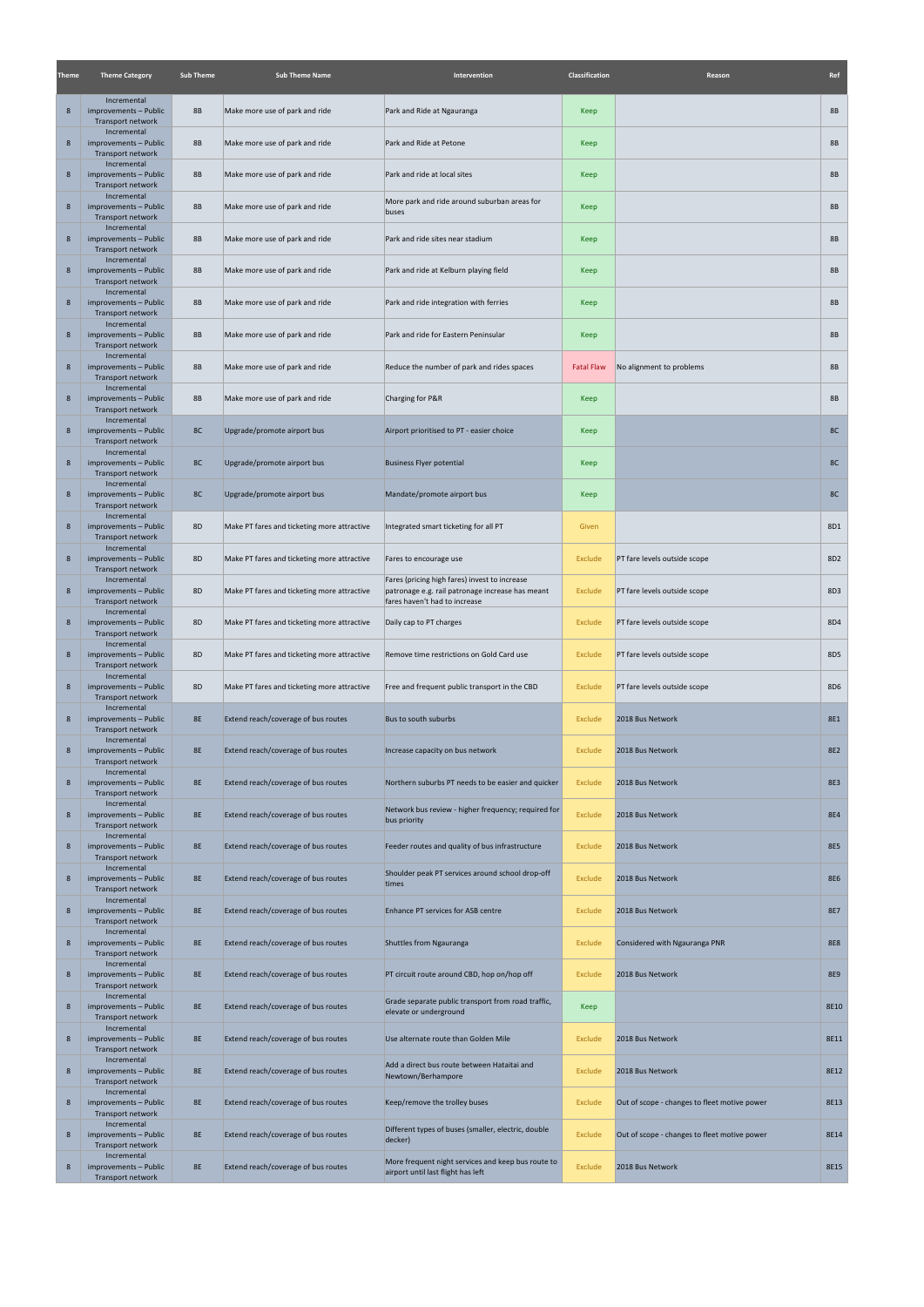| <b>Theme</b> | <b>Theme Category</b>                                     | <b>Sub Theme</b> | <b>Sub Theme Name</b>                      | Intervention                                                                                                                                                      | Classification    | Reason                                                                 | Ref             |
|--------------|-----------------------------------------------------------|------------------|--------------------------------------------|-------------------------------------------------------------------------------------------------------------------------------------------------------------------|-------------------|------------------------------------------------------------------------|-----------------|
|              |                                                           |                  |                                            | PT - optimise existing network for PT (increase PT                                                                                                                |                   |                                                                        |                 |
|              |                                                           |                  |                                            | priority)<br>o Hutt Road bus lanes                                                                                                                                |                   |                                                                        |                 |
|              | Incremental                                               |                  |                                            | o SH Bus lanes<br>o Priority lanes for more efficient users - buses                                                                                               |                   |                                                                        |                 |
| 8            | improvements - Public<br>Transport network                | 8F               | Provide greater priority for buses         | o Bus lanes along Ruahine Street (Hataitai)<br>o PT signal prioritisation - other measures                                                                        | Keep              |                                                                        | 8F1             |
|              |                                                           |                  |                                            | (headways)<br>o SH1 road space allocation - buses                                                                                                                 |                   |                                                                        |                 |
|              | Incremental                                               |                  |                                            |                                                                                                                                                                   |                   |                                                                        |                 |
| 8            | improvements - Public<br>Transport network                | 8G               | Enhance quality of PT                      | Better vehicles, more frequent services, better<br>interchange                                                                                                    | Given             | Out of scope, part of 2018 Network, train stations part of<br>RS1 etc. | 8G1             |
| 8            | Incremental<br>improvements - Public                      | 8G               | Enhance quality of PT                      | More attractive PT stations, stops                                                                                                                                | Given             | Out of scope, part of 2018 Network, train stations part of             | 8G2             |
|              | Transport network<br>Incremental                          |                  |                                            |                                                                                                                                                                   |                   | RS1 etc.                                                               |                 |
| 8            | improvements - Public<br>Transport network<br>Incremental | 8G               | Enhance quality of PT                      | Real time info faster PT journey times                                                                                                                            | Keep              |                                                                        | 8G3             |
| 8            | improvements - Public<br>Transport network                | 8G               | Enhance quality of PT                      | Make public transport more dog friendly                                                                                                                           | <b>Fatal Flaw</b> | Service dogs already permitted, too detailed                           | 8G4             |
| 8            | Incremental<br>improvements - Public<br>Transport network | 8H               | Make more use of different modes           | More cable cars and trams                                                                                                                                         | Keep              |                                                                        | 8H1             |
| 8            | Incremental<br>improvements - Public<br>Transport network | 8H               | Make more use of different modes           | Reopen Kaiwharawhara Station                                                                                                                                      | Exclude           | Not identified as a benefit in RS1 etc.                                | 8H <sub>2</sub> |
| 8            | Incremental<br>improvements - Public                      | 8H               | Make more use of different modes           | Skycabs as an alternative mode                                                                                                                                    | Keep              |                                                                        | 8H <sub>3</sub> |
|              | Transport network<br>Incremental                          |                  |                                            |                                                                                                                                                                   |                   |                                                                        |                 |
| 8            | improvements - Public<br>Transport network                | 8H               | Make more use of different modes           | Provide for tuktuk-style vehicles                                                                                                                                 | Exclude           | Already allowed                                                        | 8H4             |
| 9            | Enhance alternatives to<br>motor vehicle use              | <b>9A</b>        | Greater focus on integration between modes | Active improvements that will enhance existing<br>connections to bus and rail hubs                                                                                | Keep              |                                                                        | 9A1             |
| 9            | Enhance alternatives to<br>motor vehicle use              | <b>9A</b>        | Greater focus on integration between modes | Ferry - increase ferry links to other modes                                                                                                                       | Keep              |                                                                        | 9A2             |
| 9            | Enhance alternatives to<br>motor vehicle use              | <b>9A</b>        | Greater focus on integration between modes | Improve multi modal connections e.g. PT, ferry,<br>train, cycle, P&R                                                                                              | Keep              |                                                                        | <b>9A3</b>      |
| $9$          | Enhance alternatives to<br>motor vehicle use              | <b>9A</b>        | Greater focus on integration between modes | Cycle provision fares Petone & Johnsonville                                                                                                                       | Exclude           | Out of scope - PT fares                                                | <b>9A4</b>      |
| 9            | Enhance alternatives to<br>motor vehicle use              | <b>9A</b>        | Greater focus on integration between modes | Bike racks on buses                                                                                                                                               | Exclude           | Trial underway 2016                                                    | <b>9A5</b>      |
| 9            | Enhance alternatives to<br>motor vehicle use              | <b>9A</b>        | Greater focus on integration between modes | CBD - as pedestrian environment, allowing public<br>transport only                                                                                                | Keep              |                                                                        | 9A6             |
| 9            | Enhance alternatives to<br>motor vehicle use              | <b>9A</b>        | Greater focus on integration between modes | Airport demand management - airport PT<br>improvement                                                                                                             | Keep              |                                                                        | <b>9A7</b>      |
| 9            | Enhance alternatives to<br>motor vehicle use              | <b>9A</b>        | Greater focus on integration between modes | Parking buildings - Increase supply on outskirts of<br>CBD with park n ride from these                                                                            | Keep              |                                                                        | <b>9A8</b>      |
| 9            | Enhance alternatives to<br>motor vehicle use              | <b>9B</b>        | Walking - infrastructure                   | Enhanced pedestrian weather protection from<br>station - other PT hubs<br>o extend underground walkway from rail station to<br>IRD building and Molesworth street | Keep              |                                                                        | 9B1             |
| 9            | Enhance alternatives to<br>motor vehicle use              | 9B               | Walking - infrastructure                   | Cut and cover trenching of quays to facilitate<br>pedestrian movement, Post Office Square to Lagoon                                                               | Keep              |                                                                        | 9B <sub>2</sub> |
| 9            | Enhance alternatives to<br>motor vehicle use              | 9B               | Walking - infrastructure                   | NIWA to Shelly Bay facility bridge                                                                                                                                | <b>Fatal Flaw</b> | Cost prohibitive for potential benefits, adverse environment<br>impact | 9B3             |
| 9            | Enhance alternatives to<br>motor vehicle use              | 9B               | Walking - infrastructure                   | Tory Street shared space similar to Fort Street<br>Auckland, including relocating traffic generators                                                              | Keep              |                                                                        | <b>9B4</b>      |
| 9            | Enhance alternatives to<br>motor vehicle use              | <b>9B</b>        | Walking - infrastructure                   | Extend Cuba Street pedestrianised area further<br>south                                                                                                           | Keep              |                                                                        | <b>9B5</b>      |
| 9            | Enhance alternatives to<br>motor vehicle use              | <b>9B</b>        | Walking - infrastructure                   | Install travellators in CBD and to waterfront                                                                                                                     | Keep              |                                                                        | <b>9B6</b>      |
| 9            | Enhance alternatives to<br>motor vehicle use              | 9C               | Walking - management                       | More pedestrian countdown timers at crossings                                                                                                                     | Given             | Minor improvements already been rolled out                             | <b>9C1</b>      |
| 9            | Enhance alternatives to<br>motor vehicle use              | 9C               | Walking - management                       | Provide green waves for pedestrians                                                                                                                               | Keep              | For single intersection diagonal movements                             | 9C2             |
| 9            | Enhance alternatives to<br>motor vehicle use              | 9 <sub>D</sub>   | Cycling - infrastructure                   | Cycle facility Hutt Road - links to Petone, links to<br>Johnsonville                                                                                              | Given             | Part of UCP                                                            | 9D1             |
| 9            | Enhance alternatives to<br>motor vehicle use              | 9 <sub>D</sub>   | Cycling - infrastructure                   | Improve cycle infrastructure Kent/Cambridge<br>Terrace                                                                                                            | Keep              |                                                                        | 9D <sub>2</sub> |
| $9$          | Enhance alternatives to<br>motor vehicle use              | 9 <sub>D</sub>   | Cycling - infrastructure                   | Cycle parking provisions                                                                                                                                          | Keep              |                                                                        | 9D3             |
| 9            | Enhance alternatives to<br>motor vehicle use              | 9D               | Cycling - infrastructure                   | Cycle lanes/infrastructure across the network and<br>look at having them on "quieter streets", encourage<br>local trips                                           | Keep              |                                                                        | 9D4             |
| 9            | Enhance alternatives to<br>motor vehicle use              | 9 <sub>D</sub>   | Cycling - infrastructure                   | Connected cycling corridors and separate cycle lanes<br>(e.g. to Hataitai, through Newtown, and Miramar)                                                          | Keep              |                                                                        | 9D <sub>5</sub> |
| $9$          | Enhance alternatives to<br>motor vehicle use              | 9 <sub>D</sub>   | Cycling - infrastructure                   | Opposed to cycling priority and infrastructure                                                                                                                    | Exclude           | Out of scope - contrary to Urban Growth Plan and UCP                   | 9D <sub>6</sub> |
| 9            | Enhance alternatives to<br>motor vehicle use              | 9E               | Cycling - management                       | Provide for greater use of electric bikes                                                                                                                         | <b>Exclude</b>    | No special facilities are required                                     | <b>9E1</b>      |
| 9            | Enhance alternatives to<br>motor vehicle use              | 9E               | Cycling - management                       | Bike allocation of road space, especially in flat areas                                                                                                           | Keep              |                                                                        | 9E <sub>2</sub> |
| 9            | Enhance alternatives to<br>motor vehicle use              | <b>9E</b>        | Cycling - management                       | Traffic calming on round the bays route with cycle<br>lane                                                                                                        | Exclude           | Part of UCP                                                            | <b>9E3</b>      |
| $9\,$        | Enhance alternatives to<br>motor vehicle use              | 9E               | Cycling - management                       | Cycling green waves and priority                                                                                                                                  | Keep              |                                                                        | 9E4             |
| $9\,$        | Enhance alternatives to<br>motor vehicle use              | 9E               | Cycling - management                       | Banning cyclist from CBD                                                                                                                                          | Exclude           | Out of scope - contrary to Urban Growth plan and UCP                   | <b>9E5</b>      |
| 9            | Enhance alternatives to<br>motor vehicle use              | 9E               | Cycling - management                       | Make tandem bikes and segways more readily<br>available (e.g hire scheme)                                                                                         | Keep              |                                                                        | <b>9E6</b>      |
| 9            | Enhance alternatives to<br>motor vehicle use              | 9F               | Walking and cycling infrastructure         | Address conflict at SH1 (west end connections to<br>Aro Valley and Brooklyn) - grade separate<br>pedestrians/cyclists                                             | Keep              |                                                                        | 9F1             |
| 9            | Enhance alternatives to<br>motor vehicle use              | 9F               | Walking and cycling infrastructure         | More pedestrian/cyclist grade separation                                                                                                                          | Keep              |                                                                        | 9F2             |
| 9            | Enhance alternatives to<br>motor vehicle use              | 9F               | Walking and cycling infrastructure         | Cobham Drive - cycleway, (Kilbirnie)                                                                                                                              | Exclude           | Out of Scope - Part of UCP                                             | 9F3             |
| 9            | Enhance alternatives to<br>motor vehicle use              | 9F               | Walking and cycling infrastructure         | Multimodal connections across Cobham Drive to<br>indoor centre                                                                                                    | Keep              |                                                                        | 9F4             |
| 9            | Enhance alternatives to<br>motor vehicle use              | 9F               | Walking and cycling infrastructure         | Hutt Road Signals - pedestrian/cycle access facilities                                                                                                            | Exclude           | Out of Scope - Part of UCP                                             | 9F5             |